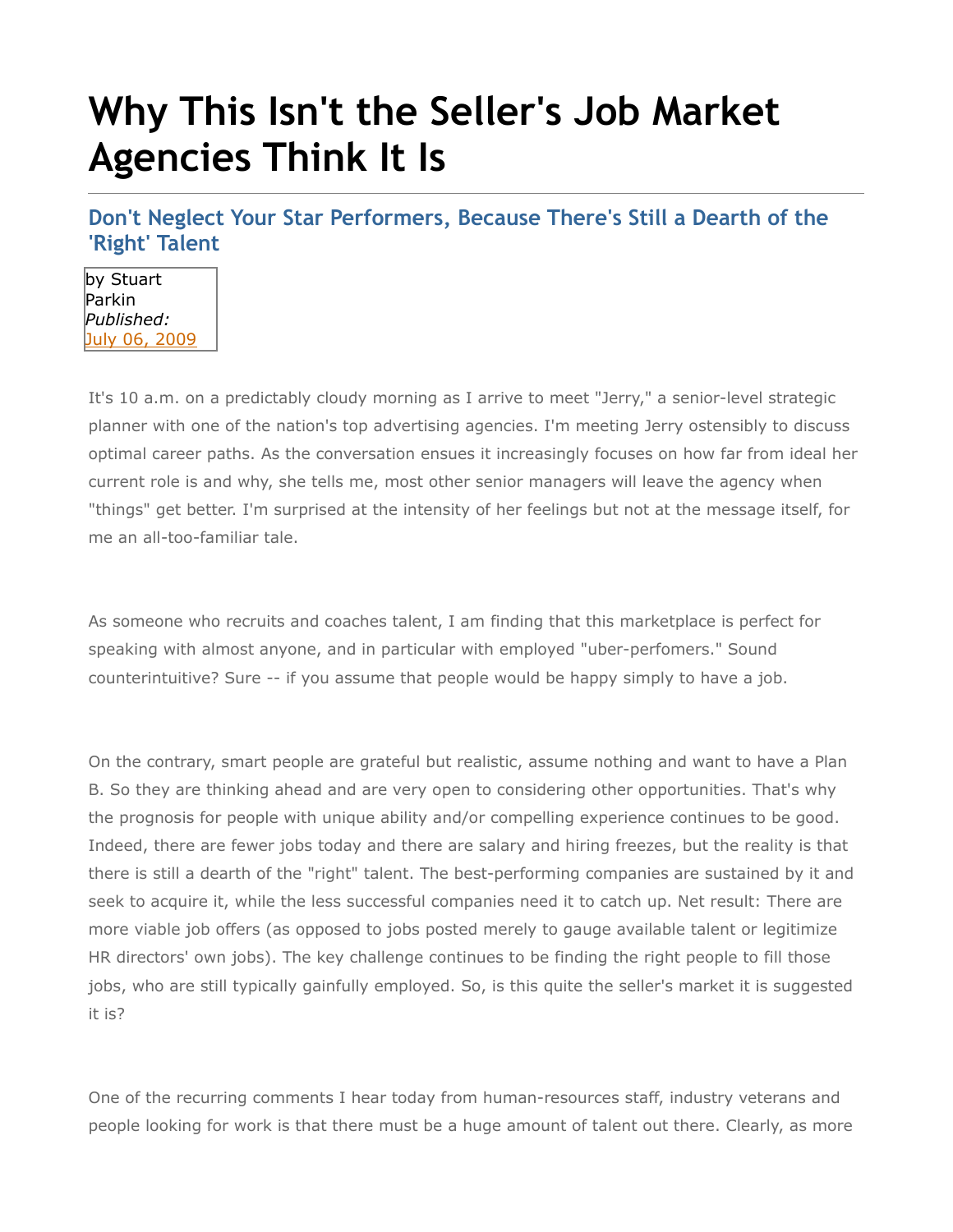people are laid off, that rings undeniably true. It's quite evident that there are a number of very smart, experienced and likeable people that are unfortunate casualties of the broader economic malaise.

But you have to ask yourself: If you had a work force of, say, 100 people and you had to let go of 25% of them, would you lay off your star performers? Not likely. They remain, working in downsized environments, in stretched roles and, no doubt at the moment, on a pile of new business that they may not enjoy, at least to the degree they are being asked to work on it. Net result: Even the star performers are feeling vulnerable and unhappy.

The focus of agencies and most business today appears to be on controlling costs across the board and notably in staffing, by reducing head count and the cost of acquiring it and controlling pay and all facets of remuneration. Employers have concluded that this is a seller's market and that they are in control. And it's true that many employees do not want to be seen talking to recruiters and are reluctant even where there is a job at another company to take it -- they fear being last in at a company that subsequently has to have a fresh round of layoffs. The longer the recession goes on, the truer that will be.

Most commentators would agree that to pull out of recession, agencies must do everything possible to innovate and, in turn, help clients to add value. That, in turn, requires the best minds and experience. Significantly, the very people most able to effect transformational changes are the same talented individuals who will help first and foremost to retain existing businesses. Certainly the brightest individuals realize there are times to buckle down and do everything to help the broader cause of the agency.

That said, the same star performers will not act in stopgap roles without some inevitable shortand long-term effect. Ultimately they will look for other jobs.

So, sure, there are still more job seekers than there are jobs. But the danger for agencies is to neglect the very best talent they have on staff, even in these torrid economic times. Managing these performers is extremely challenging, as individuals are motivated by different things. That's why the onus is on the agency to better understand specific motivating factors, be they financial,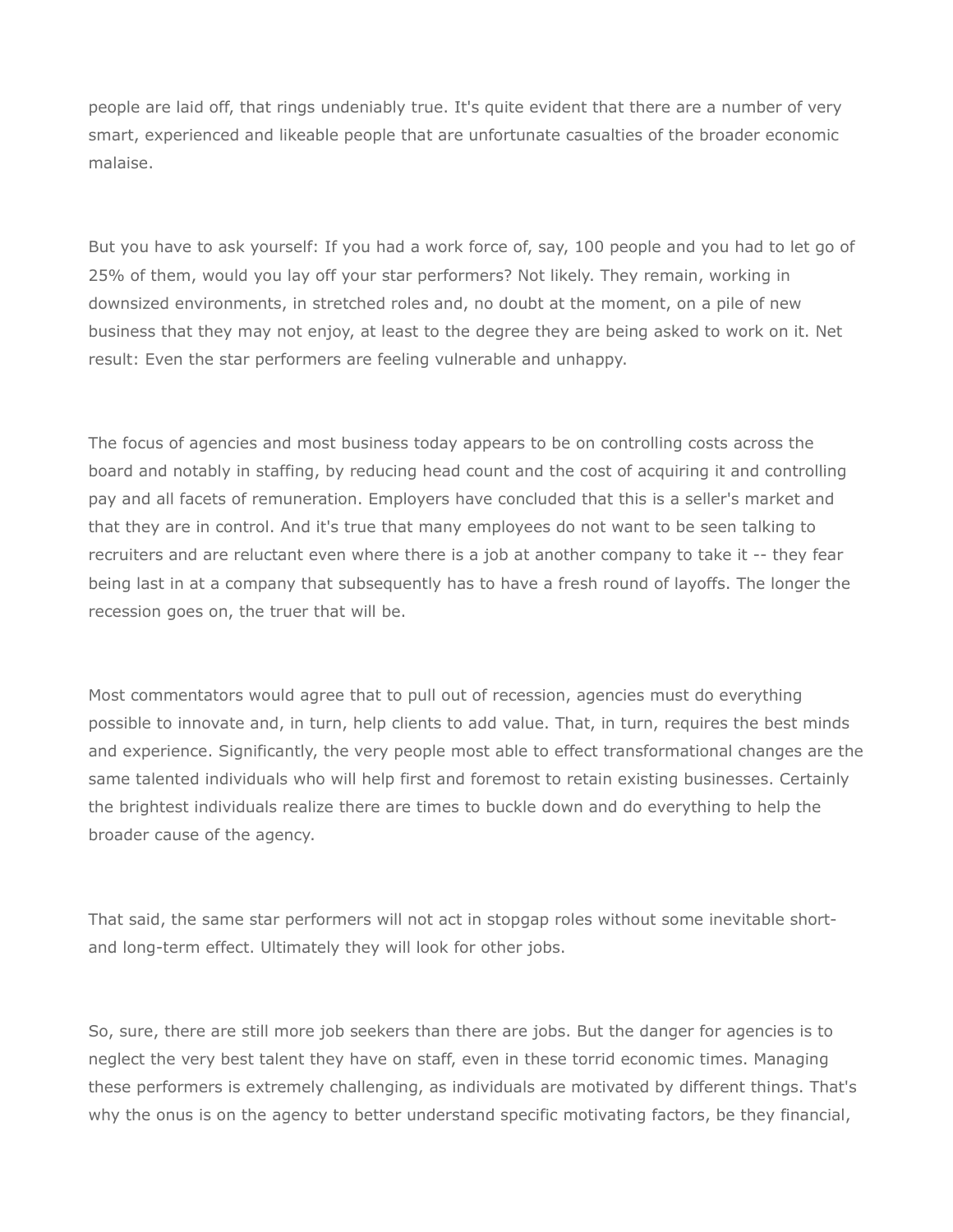intellectual or related to the job's variety and challenges. If agencies fail in this effort, topperforming employees will leave, and when they do, invariably so will clients.

And at that point, agencies will have no choice but to contribute to the growing pool of job seekers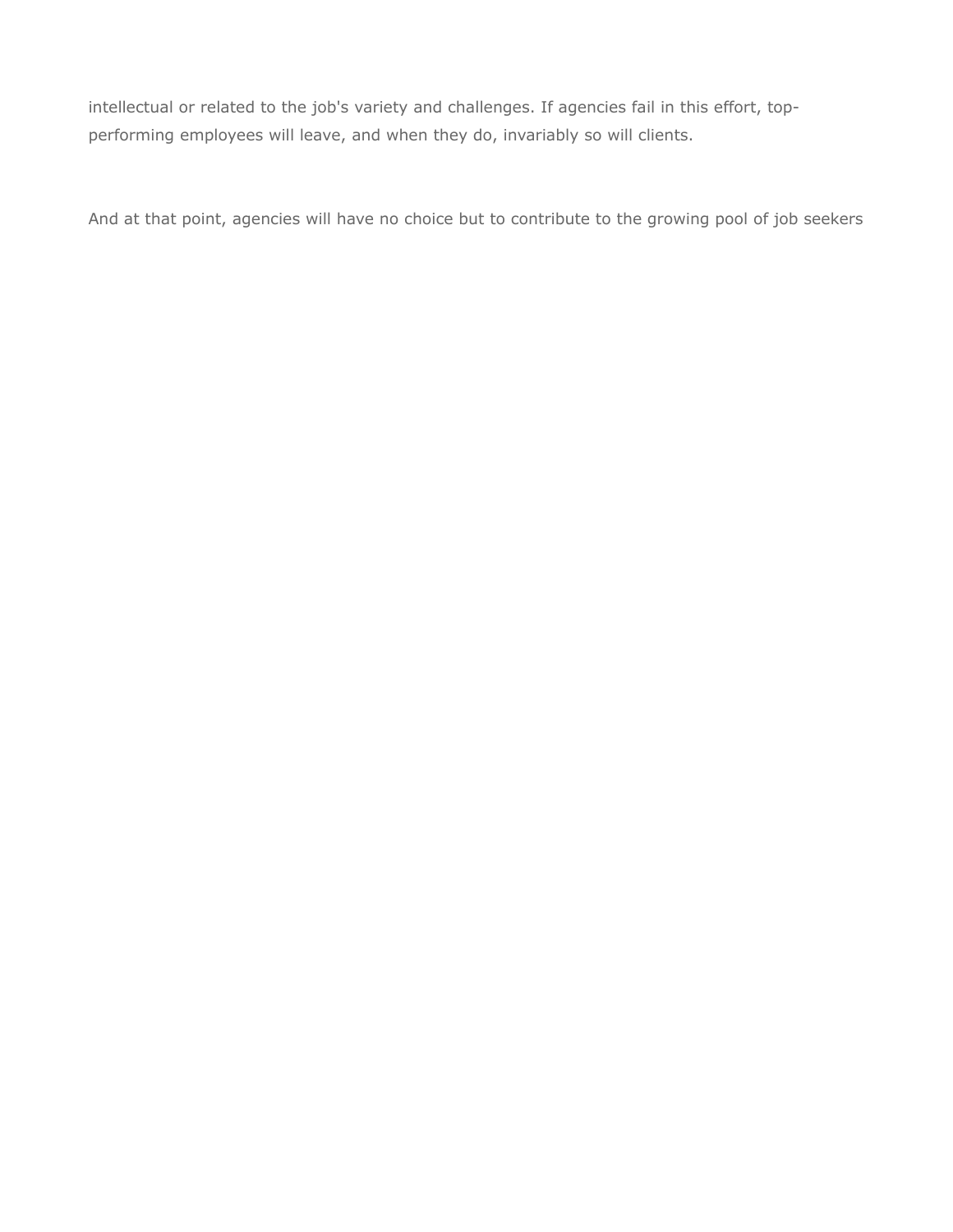## **Get the Job You Want by Articulating What You Want**

#### **Stop Blaming Outside Circumstances and Take the Blame for Your Own Mistakes**

by [Stuart Parkin](mailto:sparkin28@gmail.com) *Published:* [September 09, 2009](http://adage.com/results?endeca=1&return=endeca&search_offset=0&search_order_by=score&search_phrase=09/09/2009)

I am sitting with "Phil," a New York-based account director. He grills me for five minutes and then it's my turn. I establish that he has had four jobs in six years. He blames a host of actors for his predicament, including agency human resources, poor recruiters and autocratic bosses, among others. I share two observations with Phil. First, that he's had a very unfortunate journey. He nods approvingly. Second, that he is the only common theme in his story. He looks shocked. But Phil's story and the way he feels he has been treated is not unusual.

I often hear agency executives speak about clients with enormous frustration. The irritation is not primarily about creative ideas not being bought; rather, at issue is more that clients are too tactical, too reactive. This is ironic, given that the same executives who profess the power of proactively planning ahead and the importance of building brands are diluted versions of Phil's story above. Very often, reacting more to circumstance, they market neither their agency nor themselves in the way they expect clients to market their brands.

Certainly, tough economic times call for drastic measures, and one can expect focus on the tactical. In the advertising world, irrespective of the economy, emphasis on the short term is the norm. This business culture does appear to have a concomitant effect on individual career management. Most individuals fail to manage the progression of their work. And this tactical approach manifests in all stages of the pursuit of a change in job, either in the same agency or when looking for opportunities beyond the current employer.

Individuals in jobs with which they are unhappy will often let the situation continue (possibly out of fear) until this seriously affects the quality of their work. By the time they act, their reputation and the perception their clients, colleagues or boss have of them are not what it might previously have been when they enjoyed their job. If things deteriorate sufficiently and the individual loses his job, the same person tends to react with an equally ad hoc approach.

When looking for new jobs, many candidates focus their initial efforts on aspects of the job search that have more to do with presentation than substance, tweaking resumes and cover letters and "brushing up" on interview technique. The reality is that the emphasis on the "who, when and where," important elements of career planning, make the "what and why" of the ideal job of marginal importance. It is true that activity equates to possibility. And while there is merit in action, if unfocused, it is unlikely to yield optimal results.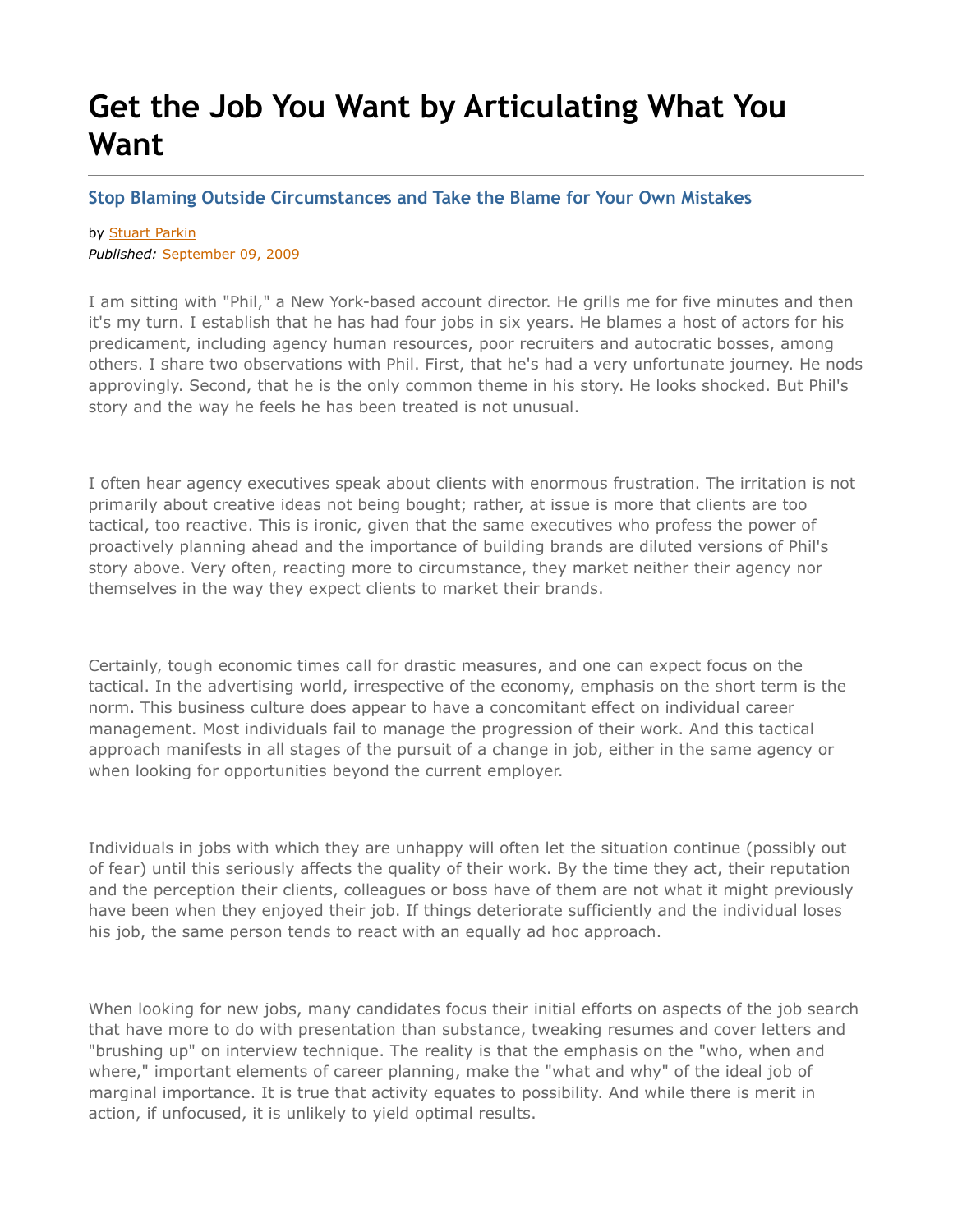So, what to do? What is the way to maximize your job prospects, either where you are or for career opportunities elsewhere?

First, be clear about what you want in and from a job, and make others (at the appropriate times) aware of this. Start by clarifying what your ideal job looks like -- be clear about what you do well and the environment you enjoy doing it in. Clarity about skills and preferences will more easily help you identify the jobs to pursue.

Second, if you have a clearer idea of what the next career step looks like, you then are in a position to write an objective around which to write a compelling resume. You will also be in a position to know which social networks and media, digital and otherwise, to use and how to make them more effectively work for you. It will be easier to ask people for specific assistance rather than simply to ask for help. If you can succinctly tell recruiters what you want, you have a greater chance of landing the role you want.

Third, if you pursue something you really want, this objective will sustain you through a process of job hunting that can be tough on the strongest of personalities.

The agency world has changed profoundly in the last 12 months and will continue to do so. The age of entitlement and the need to give oneself time to stop reacting to circumstance requires taking charge of individual destiny rather than being dragged along by seismic changes in our business. Auditing what you do well, developing an objective and planning how best to optimize your abilities can take days, not weeks. Knowing what career move you want is absolutely key to getting it and to others being able to deliver it to you, either with your current employer, or if not, elsewhere.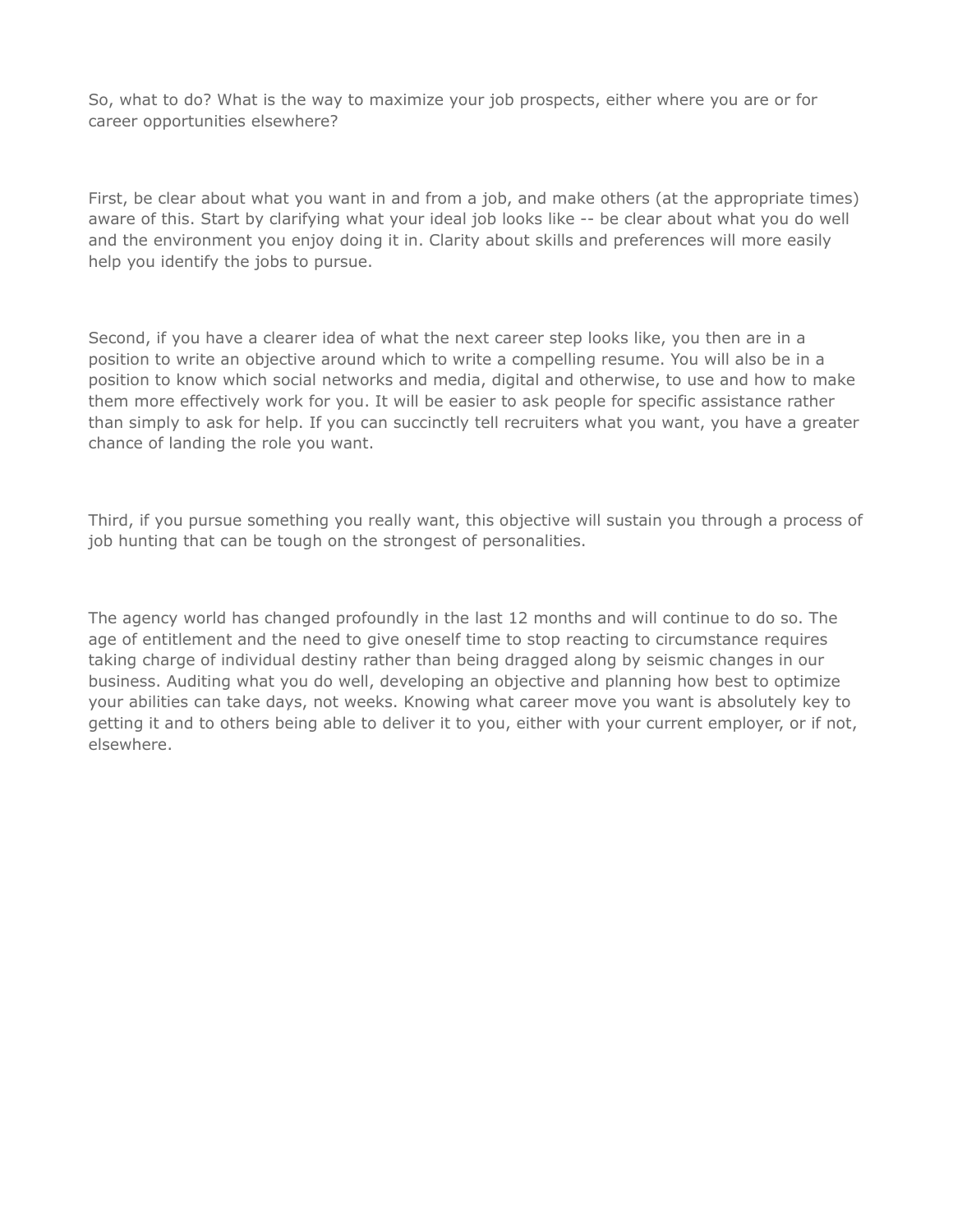# **Marketers Should Not Meddle With Their Agencies' Talent**

### **Harsh Economy Has Increased Trend, but Shops Need to Guard Their Identities**

#### by Stuart Parkin

*Published:* [September 28, 2009](http://adage.com/results?endeca=1&return=endeca&search_offset=0&search_order_by=score&search_phrase=09/28/2009)

There is no shortage of criticisms about the way advertising agencies hire and nurture talent: that individuals are often recruited based on title rather than skill set; that this talent pool, once hired, no longer has the same training and mentoring opportunities of their predecessors; and that agencies are often reactive when managing personnel -- with the exception of a top echelon -and are willing to let staff go until another agency or company makes an offer, treating individuals like commodities to be traded on the margin.

But to what extent do agencies create this situation -- either acting alone or, in many cases, under the mandate of some holding company -- and to what degree is this "people under-utilization" brought about by the diktats of clients?

Clients' expectations of agencies typically play a hand here. The client imperative is, to a greater or lesser degree, to profitably sell product. Agencies' role in overall management of this process has diminished, while management consultants' role has increased. The agency is viewed less often as a business-solutions provider and more often as a source of commoditized media solutions. Seen in such a non-consultative light, clients can more easily demand involvement in all aspects of delivery of the commoditized product -- including talent, which, for agencies, is the key resource.

So what are agencies' expectations of clients? Most importantly, agencies want the seat at the table that they've lost in recent decades. They also want to make reasonable margins and have the freedom to build their brands and their reputations, which will lead to more business. This can be achieved only with the ability to attract, develop and manage talent. This requires the agency to build a great culture, a place where people want to work.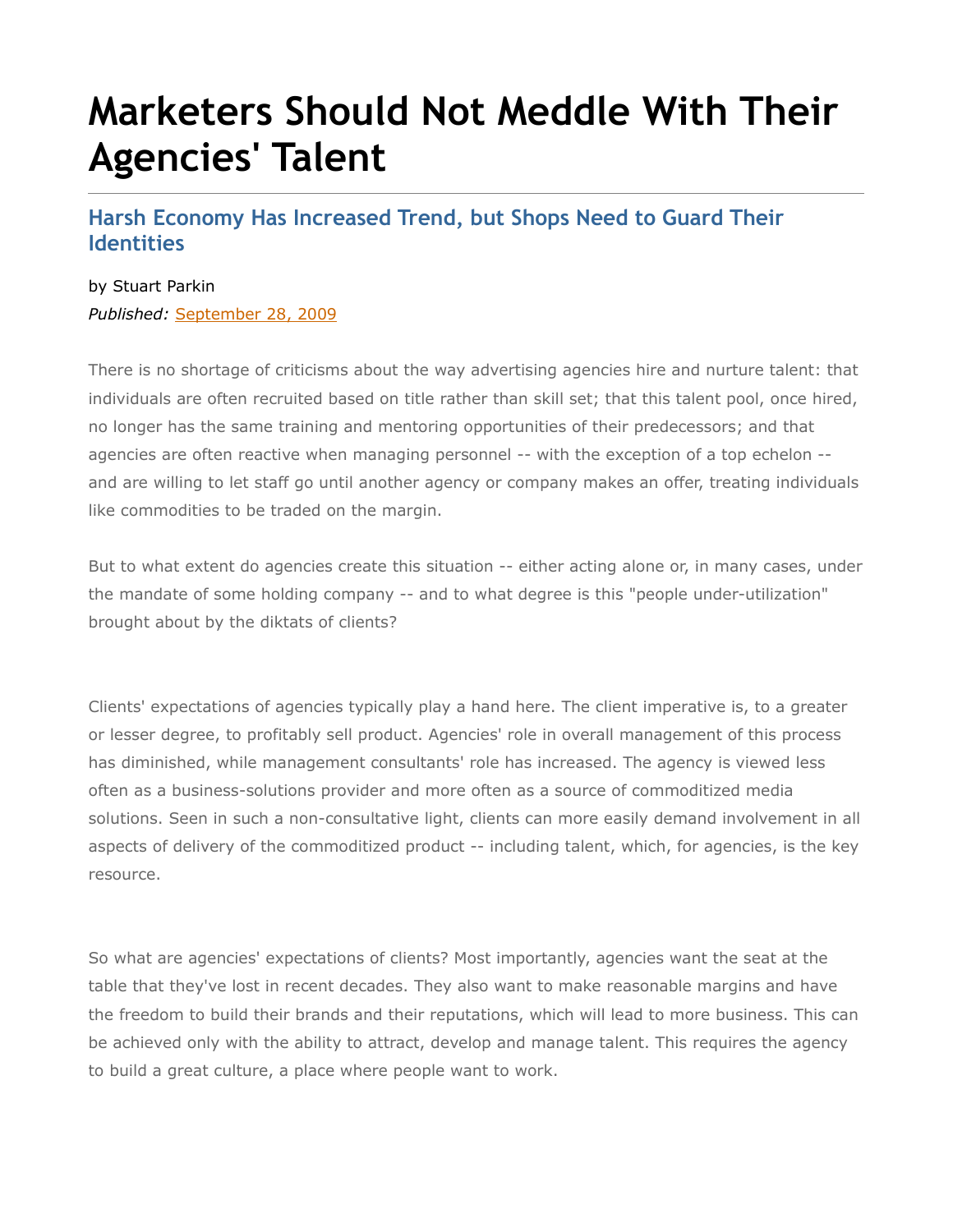Having spoken with a range of senior agency executives and clients, the consensus is that clients are having an increasingly constrictive effect on the way agencies recruit and manage their people. One agency CEO told me that in the past year two of his clients were "totally unreasonable and unpredictable in the talent they expected on their account." Meanwhile, a senior-level PR executive told me, "We have to fire the client!"

Effective deployment of agency personnel is the agency's responsibility, but lately it's been subject to the demands of clients that, under pressure, are squeezing the agency and its budget. Increasingly reduced tenures are creating a generation of CMOs who are unprecedentedly demanding, and a challenging retail environment is requiring more tactical initiatives. These things are not in themselves issues, but, as one agency executive commented, "What's concerning is the client's getting involved in the management of our accounts and the teams of creative, media and planning resources devoted to them."

Agencies end up either feeling direct or indirect pressure to shift their hiring strategy; the agency senses the tenure of the relationship with the client is coming to an end and feels the only way to save the account is to provide a new team. Ad hoc changes in and of themselves are not so terrible, but if these effects are magnified across a range of the agency's accounts (and most clients feel increasing pressure to cut costs and drive sales), managing staffing needs in a proactive fashion becomes an extremely tricky game of musical chairs.

So what of the counter-argument, that clients do not have a huge effect on agency talent management any more than they have in the past, or, for that matter, they have every right to constrain agencies? The fact that agency relationships have always been king and that, directly or indirectly, the client has always had some level of influence is understood as a key aspect of an effective partnership. The fact that this influence is somewhat greater in a harsher economic environment leads one to ask, "What's all the fuss about?" And, now more than ever, there has been an interchanging workforce, with many former clients working in agencies and agency executives working on the client side. So perhaps there is a greater understanding of what actually happens behind agency curtains, and this will lead to greater client input. Clearly the one paying the bills has every right to demand an end-product that delivers a promised service, while the agency has a right to choose under what terms to deliver it.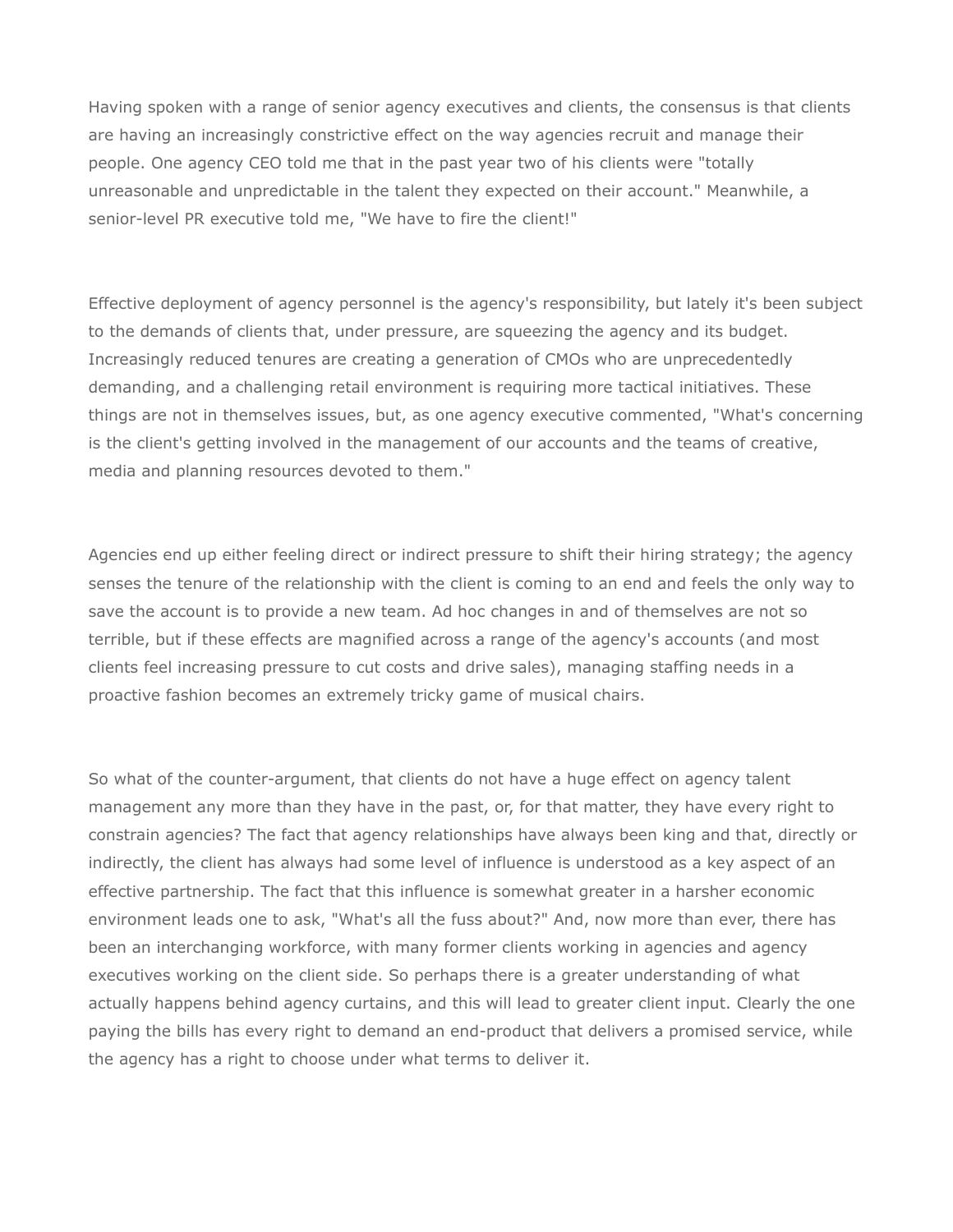That said, there still needs to be a separation of church and state. Otherwise, why hire an outside agency in the first place? A successful client/agency partnership requires upfront, clearly set and mutually agreed upon QSMs from clients, and the agency needs the freedom to manage talent and other resources as it sees fit. This is not to say that there aren't times when clients might become more involved with key talent issues. But in 2009 there is an increasing prevalence of marketers wanting to meet proposed agency hires, and, depending on the quality of the agency/client relationship, this can either be agreed upon or viewed as a loss of control -- and a source of festering resentment.

From an agency perspective, the loss of ability to manage its own house and, in particular, its people and its culture is a slippery slope to the destruction of its own culture and brand identity.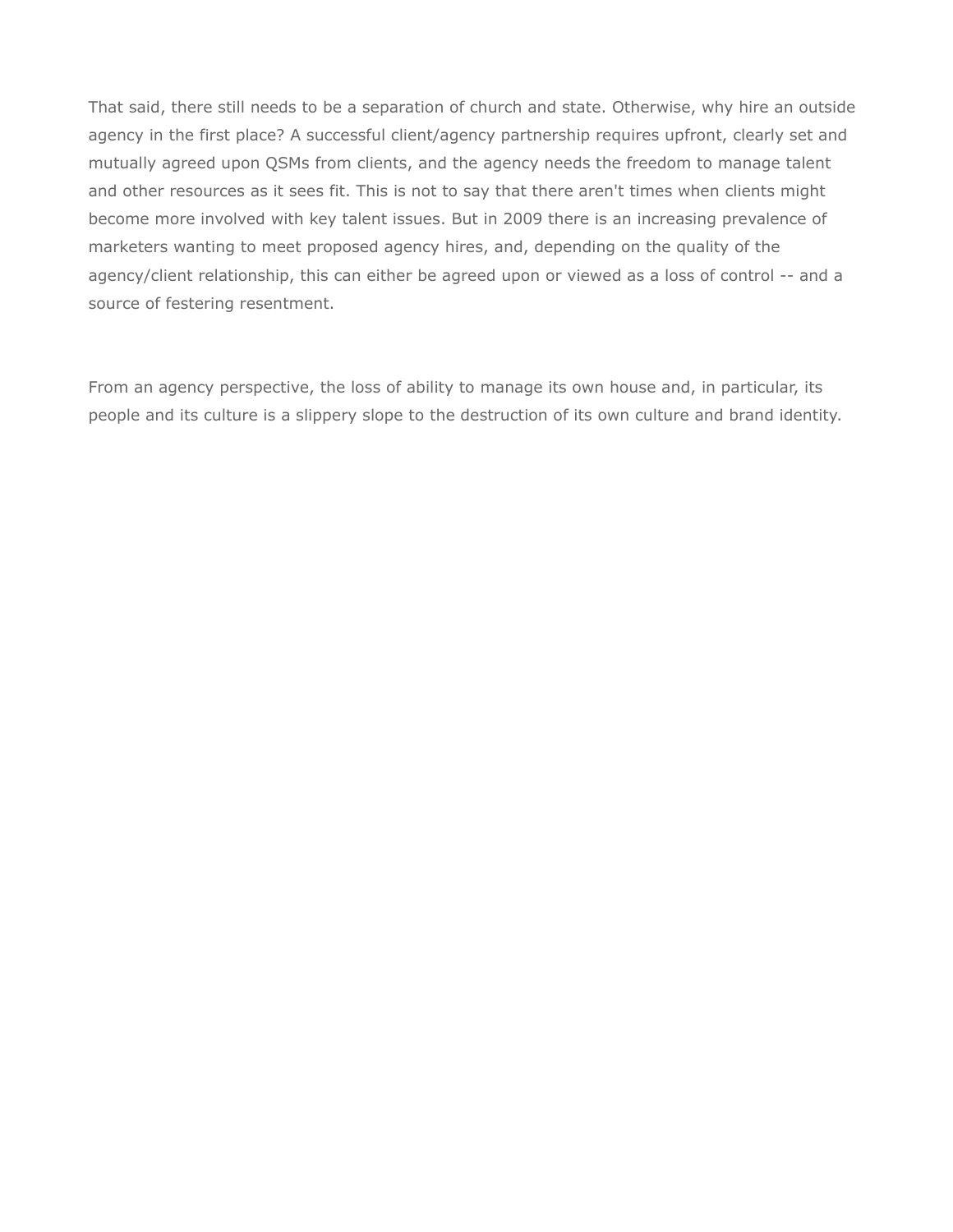# **10 Trends to Watch in the Advertising Job Market**

### **One Career Coach's Observations on What's Happening Out There Now**

As we enter the fourth quarter, the advertising and media landscape shows about as much certainty as the weather. Agencies continue to let staff go but, perhaps confusingly, in some cases, are hiring in numbers. One agency CEO explained this as a "retooling of our talent pool" while another explained that "there's no margin for error. If we get business, we hire and [if we] lose it we fire." As a recruiter, I can vouch for a re-engineering process that all agencies are grappling with, albeit from different perspectives. And as a result, there are a number of clear trends emerging for the job market.

**1. Confidence levels have improved.** This plays out in the vernacular used by the media and by Wall Street and this is permeating, to some degree, the overall media landscape. There is a desire to be more positive and to talk things up, at least a bit.

**2. More potential candidates, employed as well as unemployed, are contemplating job, if not major career, changes.** Individuals are feeling burned out, having worked consistently long hours in streamlined companies, or just feel the business is not evolving fast enough to satisfy their work aspirations. Those seeking work are offering to do more for less. The class of 2008 is offering themselves as interns to gain work experience.

**3. Having cut back hugely over the last 18 months, many businesses are stretched and contemplating increasing bandwidth.** This process is not clear cut. Agencies are adjusting their talent base. People are being hired while still many are being fired. Much of the hiring taking place is still at the margins of this adjustment or against client wins and losses. Purse strings are still fairly tightly closed, if slackening a tad.

**4. The process of hiring people has seen a greater use of internal recruiters.** Where external recruiters are used there is, in many cases, a cutting back of the number of search agencies/recruiters used. Search fees have also been squeezed by agencies. There has been a movement to contingency vs. retained searches. There is an increasing use of social networking/digital mediums to find and attract job seekers.

**5. Among employees there is a willingness and ability, particularly with the development of social-networking tools, to help connect and recommend others.** Digital resources have in themselves (along with typical hiring criteria) made the talent world appear much smaller.

**6. It's taking longer to make decisions.** That's in part because it's a buyers' market and also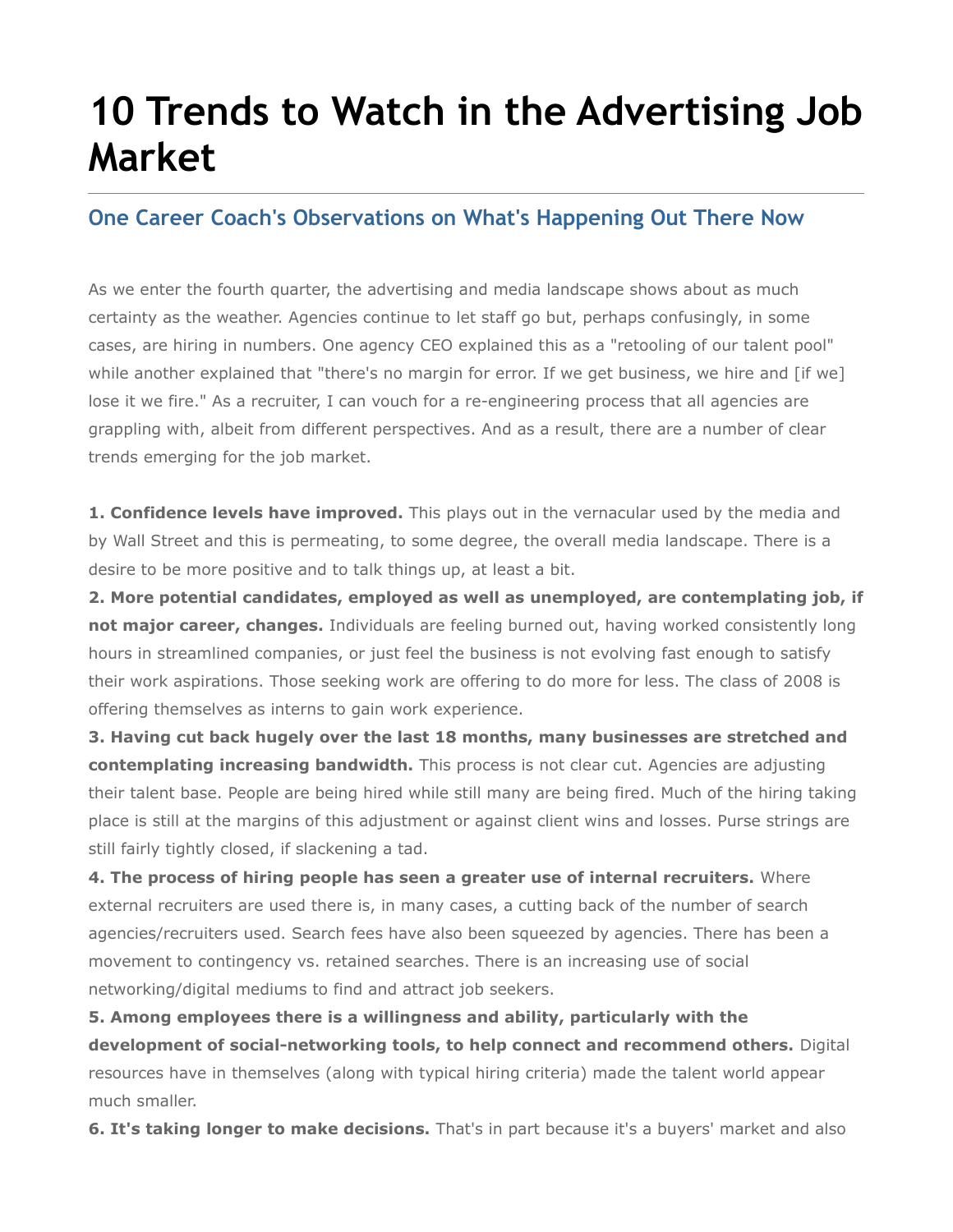because hiring is often taking place only as extra business is accrued. Further, no one wants to make the wrong decisions.

**7. There are still some job-growth areas.** These relate to the obvious: digital, the emerging "battlefield'; those with brand/communications planning combination skills; and the perennial - health care -- and any results-oriented personnel such as great sales/new-business people.

**8. More than ever, candidates need to market themselves.** They must have a focused offering, use social networking, have a clear idea of what they want, and should not rely exclusively on recruiters.

**9. Recruiters will succeed through taking a longer-term perspective to the business of** aligning talent. An increased focus is needed on "relationship building," not only with clients but with candidates. For clients, it will be increasingly key to understand organizational culture; for candidates a focus on provision of "best advice" will continue to be the best way to build the recruiter's reputation/business. It will also be key to avoid "force-fitting" candidates to jobs.

**10. Optimal talent sourcing will need human-resources departments to have more cooperation and involvement of departmental managers.** This is particularly true when it comes to the quality of job briefs. Greater focus on high-quality briefs will both save huge amounts of time for internal personnel, as well as recruiters, and help the company recruit more cost effectively.

We have had a year of slashed budgets as companies improved numbers via cost savings and efficiencies. As 2010 beckons, purse strings are not going to be suddenly loosened, and growth is likely to be very gradual. The question is whether there will be sustainable increases in expenditure occurring from this point and through 2010. To do so it will have to be innovation-led -- and this, in turn, makes the hiring of the best talent more important than ever.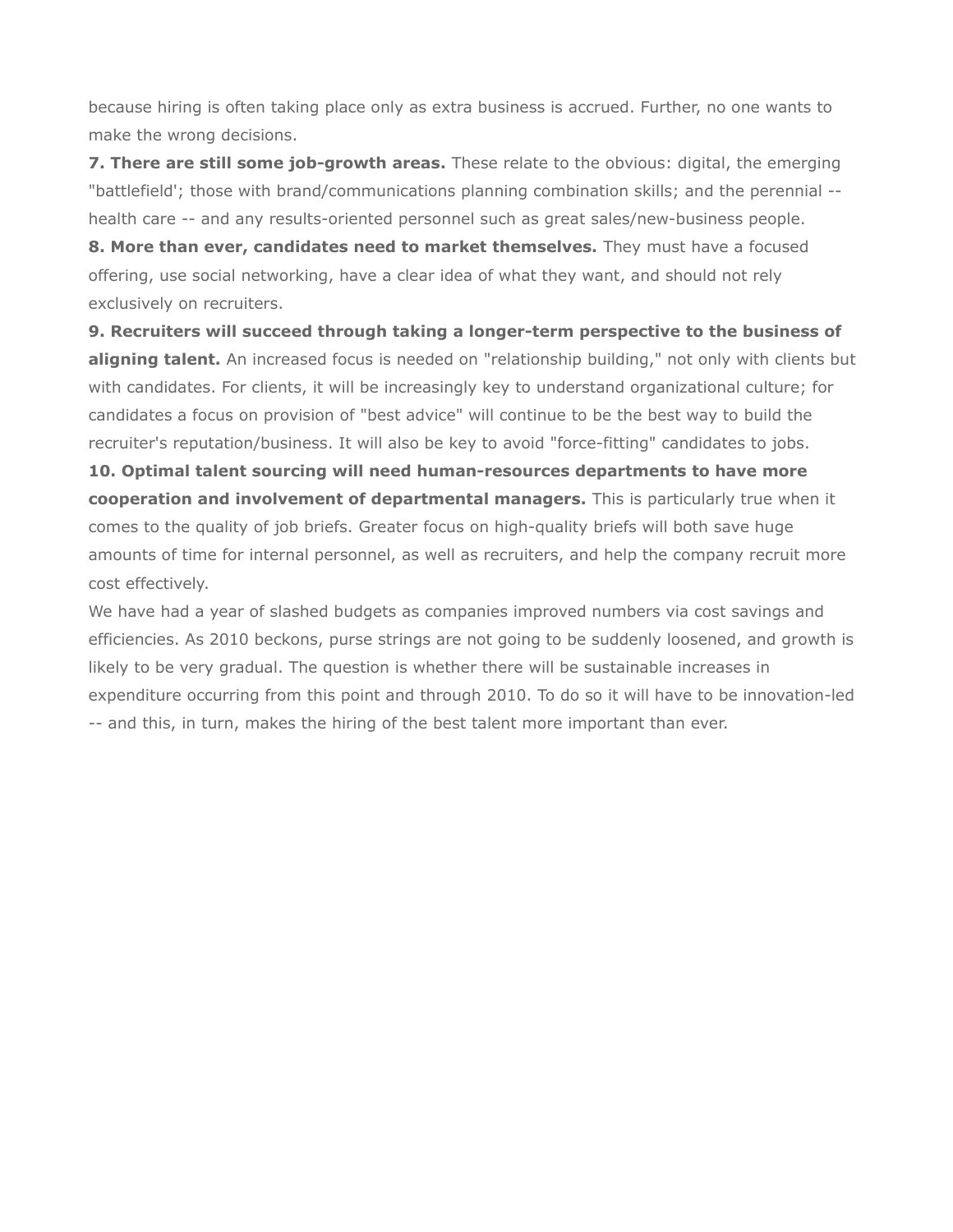# **More Reasons for Why Personal Branding Is Not Optional**

**Simply to Keep What They Have, More Agency Employees Need to Practice What They Preach**

by Stuart Parkin *Published:* [December 07, 2009](http://adage.com/results?endeca=1&return=endeca&search_offset=0&search_order_by=score&search_phrase=12/07/2009)



As a son of a doctor and from a medical family I know something about the habits of medical practitioners. One of the strangest revelations I can share is that doctors often smoke (or used to) yet prescribed advice and guidance that they might not adhere to. Whatever the reasoning, this reality is very analogous to the advertising, branding and marketing communications business in which I've worked for the last two decades.

Agency executives wax poetic about brands' power in driving business, imploring clients to spend more on communications. Yet the same practitioners seem to see little compelling reason to regard themselves as brands. And even when they do cultivate their reputations, they often do so halfheartedly. It's ironic, given that we're all pretty much public entities in the digital age. More important, because of the devastating change the digital era is having on agency jobs, as the business restructures, we all need to work harder to keep our jobs. So, why is it that agency employees don't tend to embrace this reality?

There are five reasons I can think of, the first of which I don't subscribe to: the belief that individuals can't take seriously the idea of their being a brand. The reality, of course, is that consistent product offerings that make a difference in people's lives -- a.k.a. brands -- do not start out as being such, they start out as being unknown, untried and doubted. Which leads me to my second explanation, a lack of time commitment. Personal brand-building involves a lot of work that many would rather avoid. People have their day jobs and families and a life to keep them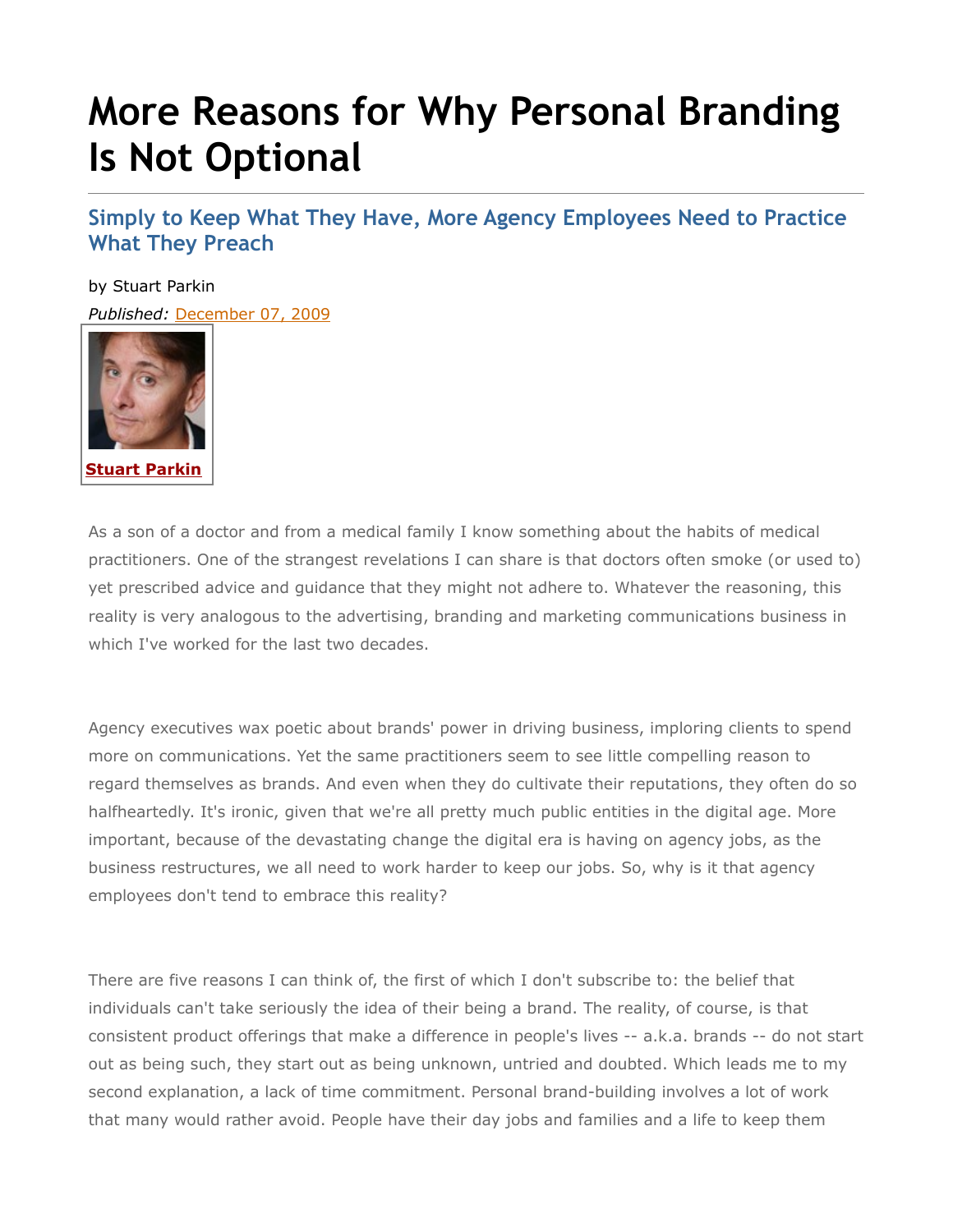busy -- and this in turn leads me to reason three, cultural factors whereby most people, like their corporate masters, are not typically keen to pursue objectives that do not yield short-term results or benefits.

Fourth, psychological reasons: The idea of building a personal brand with the potential commercial application and the risks this carries takes people down an entrepreneurial track that many would rather avoid. Related to this argument is the fifth reason, incentive. Most people feel that unless they are setting up their own businesses there is no need to develop, nurture and advocate their abilities and so differentiate themselves within corporate America.

There are almost certainly other reasons why individuals don't brand or market themselves. But there is one key reason why agency employees ought to: Especially in this economy, no one else is actively going to manage your career or help you emphasize what you do well. And this reality is scarier still when you consider how almost any employee today can be fired at very short notice.

Personal branding is about propagating a reputation for doing something well. Ideally the skill set is highly differentiated, making the individual more valuable. Knowing what you do well, consistently delivering against these competencies and ensuring others are aware of them help an individual to maximize potential opportunities. It is this process of self-awareness and, through it, differentiation communicated to audiences both in and outside the agency that helps enhance reputation and, in turn, bolster your position. The fundamental implication of active personalbrand management is that you enhance your chances of achieving desired career goals and keeping your job.

The most valued and visible agency executives are the bloggers, the public speakers, the columnists and networkers.

In late 2009, there has been a change in mentality of many of the people I am meeting, employed and unemployed. More individuals want to know what they can do to secure their jobs as much as to discuss career progression. They are realizing that far from the option of branding being something that happens when you set up business, as employees they need to be proactive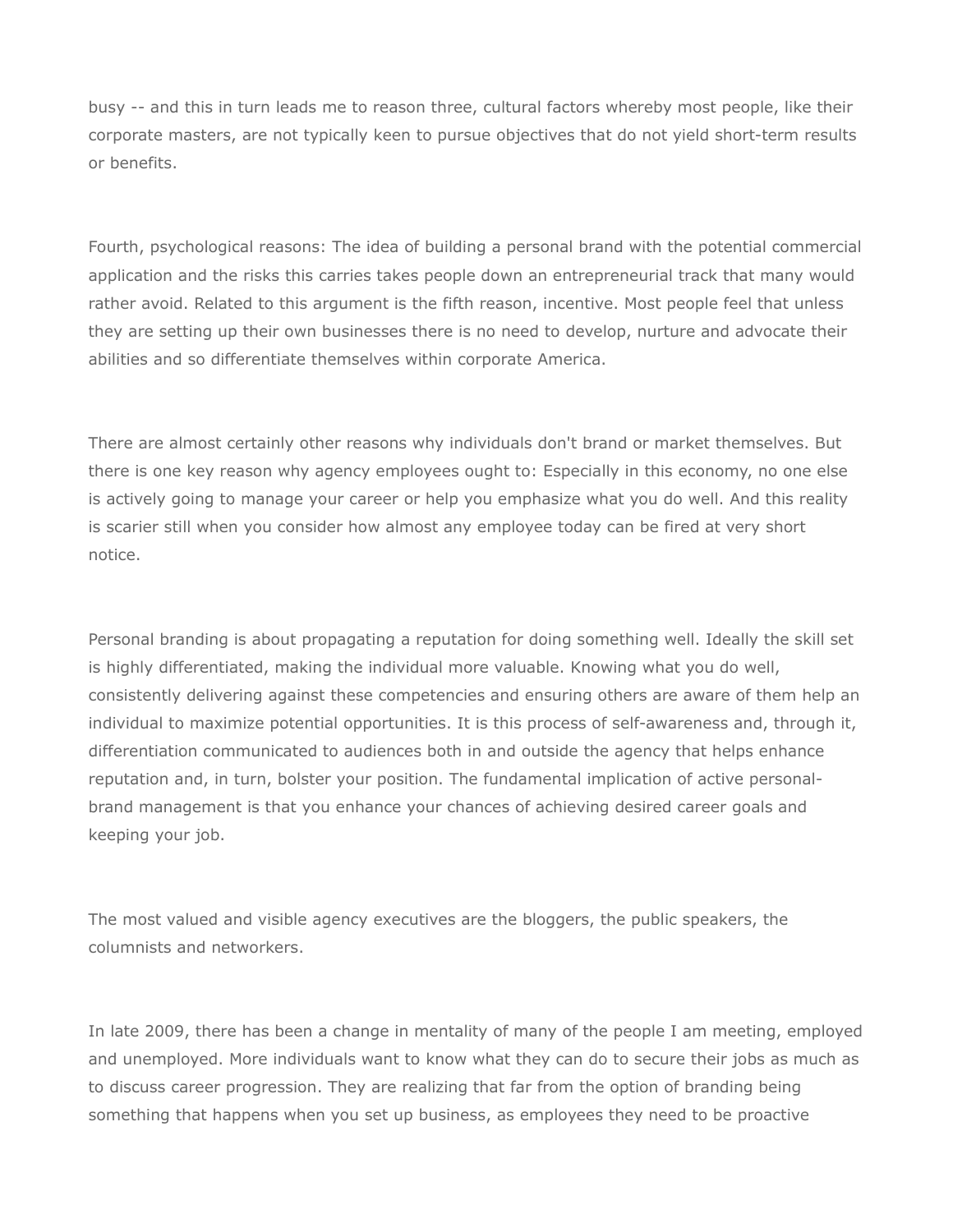stewards of their own brands. They see that although they are part of the workforce and various teams, they need to be in the business of managing their own career. They know that like the brands they work with, it's only if they are seen as consistently solving certain problems and adding value that they can secure their future. Part of this reality is about substance and doing a great job, and part is about spin and making people aware of your contribution. They recognize that acting like a brand is far from optional, it is a necessity.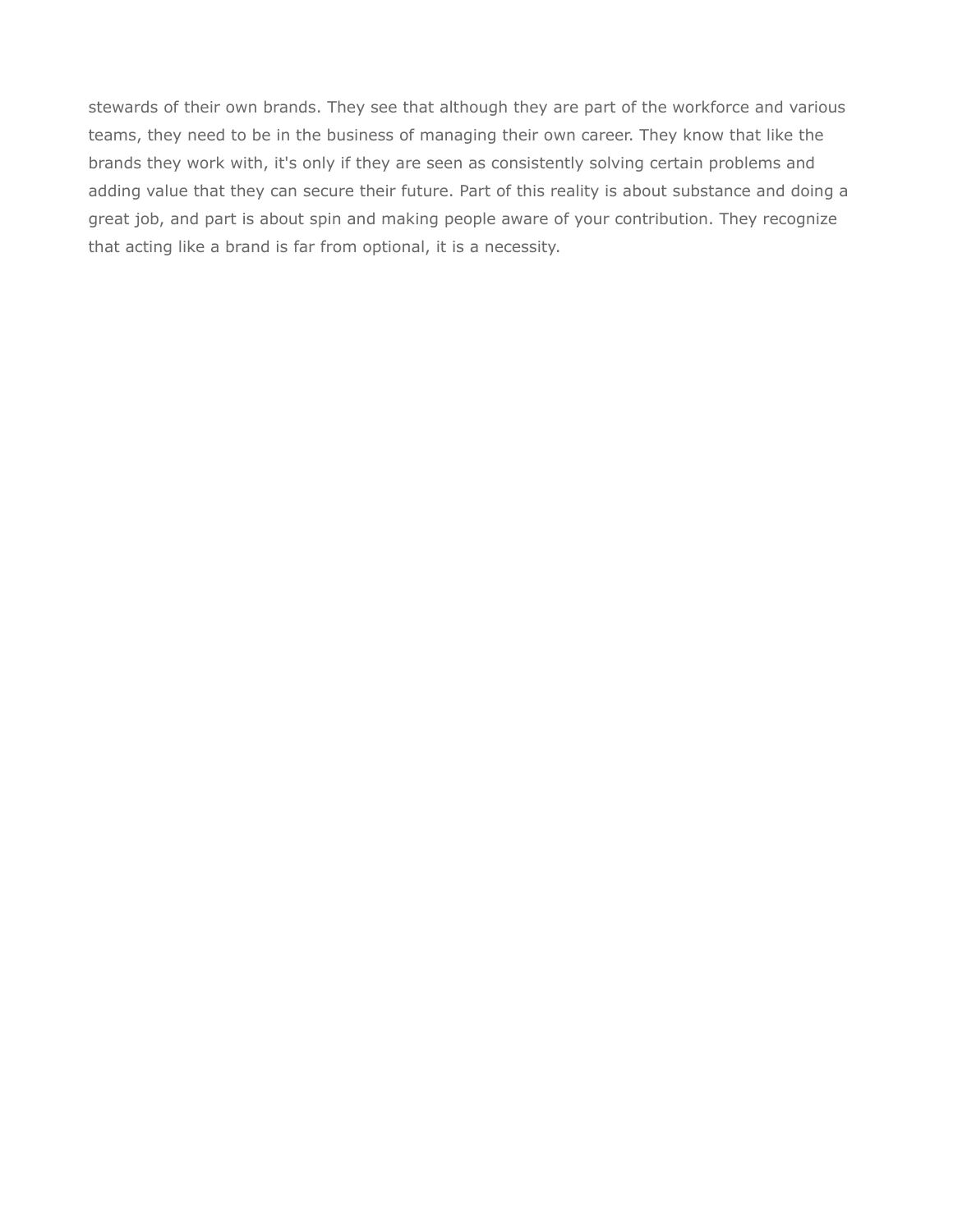### What's Your Adaptability Quotient?

**Understanding the Ways in Which You Can Boost Your Job Prospects**

**By: [Stuart Parkin](http://adage.com/author/stuart-parkin/2337)** Published: [February 17, 2010](http://adage.com/results?endeca=1&return=endeca&search_offset=0&search_order_by=score&search_phrase=02/17/2010)



Moore's law describes a long-term trend that the number of transistors that can be placed on an integrated circuit doubles approximately every two years and with it, the speed of computers and all things digital. This phenomenon has had a profound impact on products being developed. This affects us personally as consumers, and professionally in agencies responding to clients needing ever-faster turnaround and more profound, rapidly changing skills.

So what is adaptability? It can be many things but some aspects are more obvious: financial, geographic, linguistic, academic, sartorial and behavioral. Most people can be flexible or adaptive in some areas of their lives, but in other areas they either can't or choose not to change. What is also evident is that most people can't or are not prepared to adapt to everything. Different things for different people are sacrosanct -- for some, a certain level of income, for others a reasonable amount of time to spend with their families. Further, for most of us a fundamental change in behavior developed over a lifetime is also extremely difficult. So, who of us is most adaptable and therefore prepared for the ever-intensifying impact of Moore's law?

Genes are certainly an important determinant of your flexibility. Many of us have a sibling or relative with diametrically opposed habits, for instance, a brother who is incredibly tidy and organized while another member of the family is the opposite. Meanwhile, experiencing change is hugely important for our overall ability as adults to embrace change. For instance, being born in one country and growing up in another, attending several schools by the time you are a teenager, going to boarding school and living away from your family, being one of five children, experiencing the death of one of those children, or otherwise having such an eclectic and in some ways hectic upbringing would teach you not only to adapt but to seek new experiences and embrace change. Either way, directly relevant career experiences or life events can make you more or less adaptable. That said, given the experiences we have had, can the less flexible of us learn to adapt?

Motivation is fundamental to your ability to want to change. The greater the incentive, the more likely you are to do what it takes to re-skill, to get the job on offer. That said, there are some aspects we just can't change. Personality is an obvious example. Feigning this at a job interview is a crazy strategy, as you can't be something you aren't for any sustained period of time. So, how do we adapt or learn to become more able to change? The simple answer is that initially you have to want to change, to see or do things differently. In a career context, even the most die-hard individual will strive to change if he is passionate enough about where that change can take him. So, under which circumstances should you be looking to adapt?

Given that there are many aspects of a job to which we might have to adapt -- such as location, new responsibilities, new reporting structures and new skills -- the worst time to adapt is when you are told to. Conversely, the best time to adapt is quite simply, always. This is unless you believe that nothing around you will change.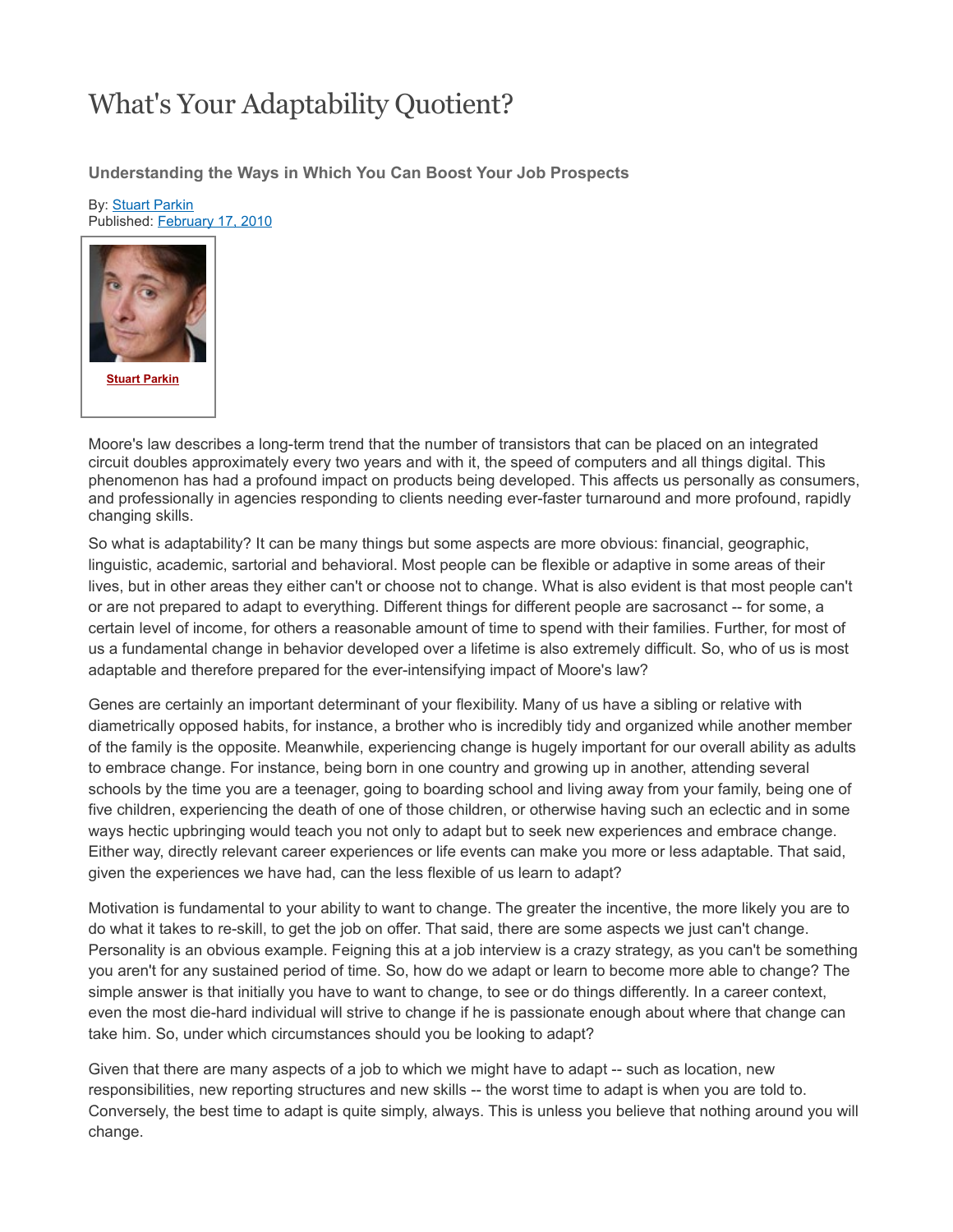What you adapt to first depends on what you enjoy doing and do well, and then, on what is likely to be in demand from employers combined with what your peers are less likely to want to do. What you are prepared to change from a career perspective requires an understanding of what you are not prepared or unable to alter. Knowing what you can negotiate and which aspects of your work and lifestyle are off the table is truly empowering. At the same time, enhancing your capabilities, your flexibility and therefore career possibilities will allow you to be if not ahead of the curve then at least riding the wave of exponential and inexorable change described by Moore's law.

#### **ABOUT THE AUTHOR**

**Stuart Parkin** is a New York-based career coach and executive recruiter. He has 20 years of experience in agency new-business and marketing and has worked on four continents across agency disciplines. He has run [Sparkin,](http://www.careercoachingandconnection.com/) his New York-based consultancy, for seven years, working with a range of traditional, multicultural, digital and PR agencies including DDB, Rapp, SpikeDDB, Porter Novelli, Dieste, Fallon, Berlin Cameron and Organic.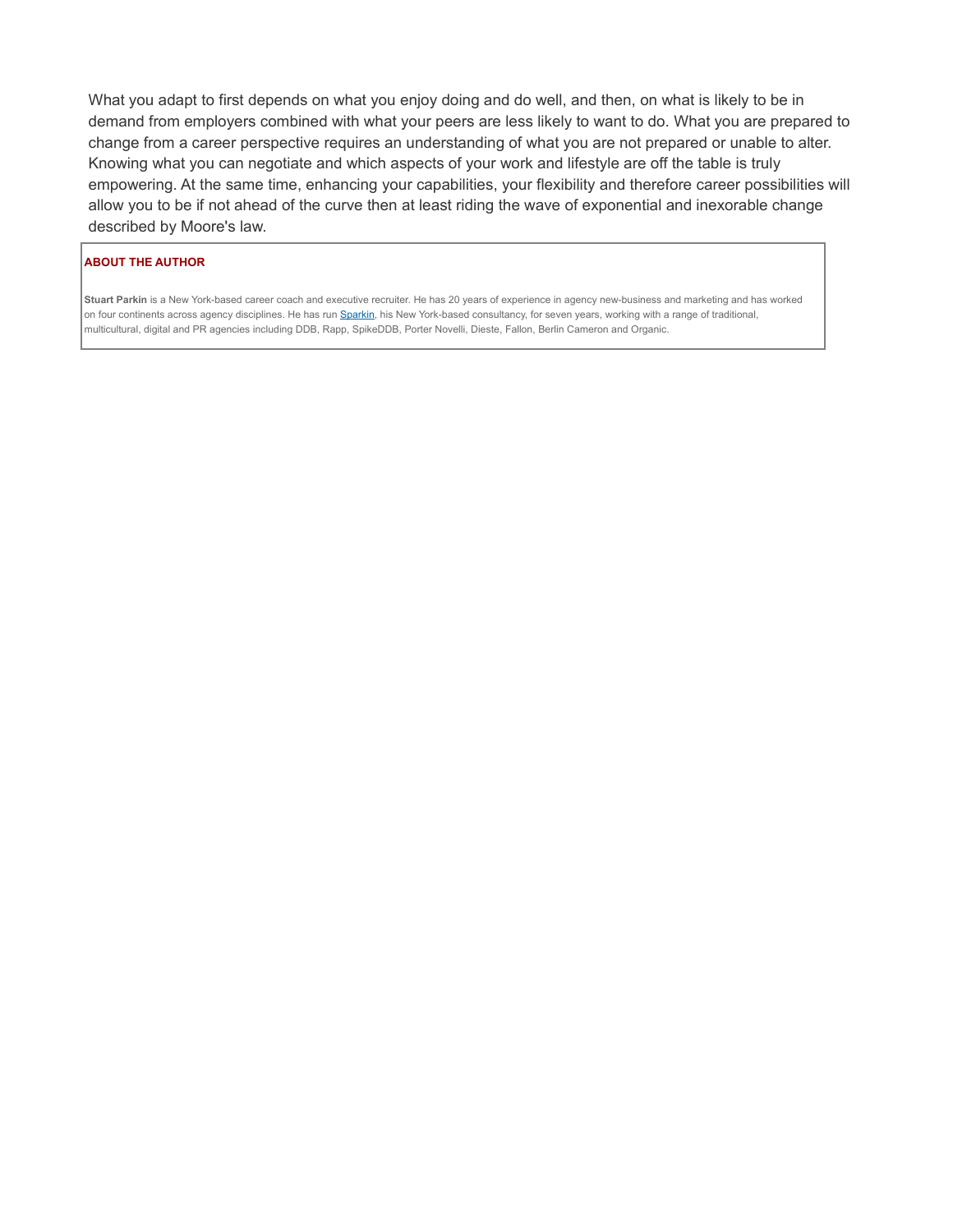## What Makes You Employable in 2010?

**Traits That Will Enhance Your Chances of Getting Hired**

Published: [February 01, 2010](http://adage.com/results?endeca=1&return=endeca&search_offset=0&search_order_by=score&search_phrase=02/01/2010)



We live in a rapidly changing business world, and the agency business is likely to continue to face huge shifts in 2010. Still, there are certain core tenets that can act as guidelines to help make you more employable. Here's what will get you hired this year.

**1. EQ.** Emotional intelligence is so important for so many reasons, none more important than the fact that advertising and marketing is about people. Fundamentally this skill is about the ability to empathize and to read people, but it's also about the ability to act on this understanding in a meaningful way, a critical skill for the agency business.

**2. Organizational Skills.** Effective presentation is about content and style. The right look and the right words in concert are key, whether at an interview or pitching a piece of business. Project-management roles are becoming more in demand as business becomes increasingly project-focused.

**3. AQ.** IQ and EQ are certainly critical to success today, but even more important is adaptability quotient. Practically this refers to a mindset that embraces change. Individuals who have a high AQ will often pick fastpaced, rapidly changing environments. They can use skills they have developed in one job in a totally different context. Adaptability plays out in many forms: vocational, mental, geographic, linguistic, financial, hours worked. The more of these any individual can embrace, the better his or her employment chances. Simply said, doing things that others don't want to do or are incapable of doing is key to enhancing opportunities and going beyond existing roles. More significant AQ points to a mindset that strives for results, whatever the variables are.

**4. Ideas-Driven Mentality.** Top business strategists have an almost childlike interest in seeing things in new ways. They are hungry for knowledge and perhaps travel and read much and are interested in new fashion, be it apparel or electronic. An employee who can make a difference is one who has a healthy interest not just in the status quo but in making things better. Those who search for new perspectives will be welcomed by agencies and clients alike.

**5. Entrepreneurial Mindset.** Seeing things in different contexts is valuable, and new ideas are always welcome, but what's critical is making meaning of ideas in a commercial context.

**6. Personality.** I have interviewed hundreds of people, some for jobs for which you might assume personality is not so important. The reality is that whether you're creative, financial or strategic -- and not just account people -those with personality get the best out of people with whom they interact, both inside and outside the agency.

**7. Communication Skills.** Written and verbal skills are important in a business that is all about messages, ultimately communicated via image or word. Articulating a perspective, arguing a viewpoint, selling an idea - they all depend on language skills. Language skills for new media are important, but more critical are social skills and face-to-face communication, which, to some extent, are threatened by e-mail, SMS and other modes of communication.

**8. Persistence.** A single-mindedness, a determination, an ability to endure not only sets one apart but is often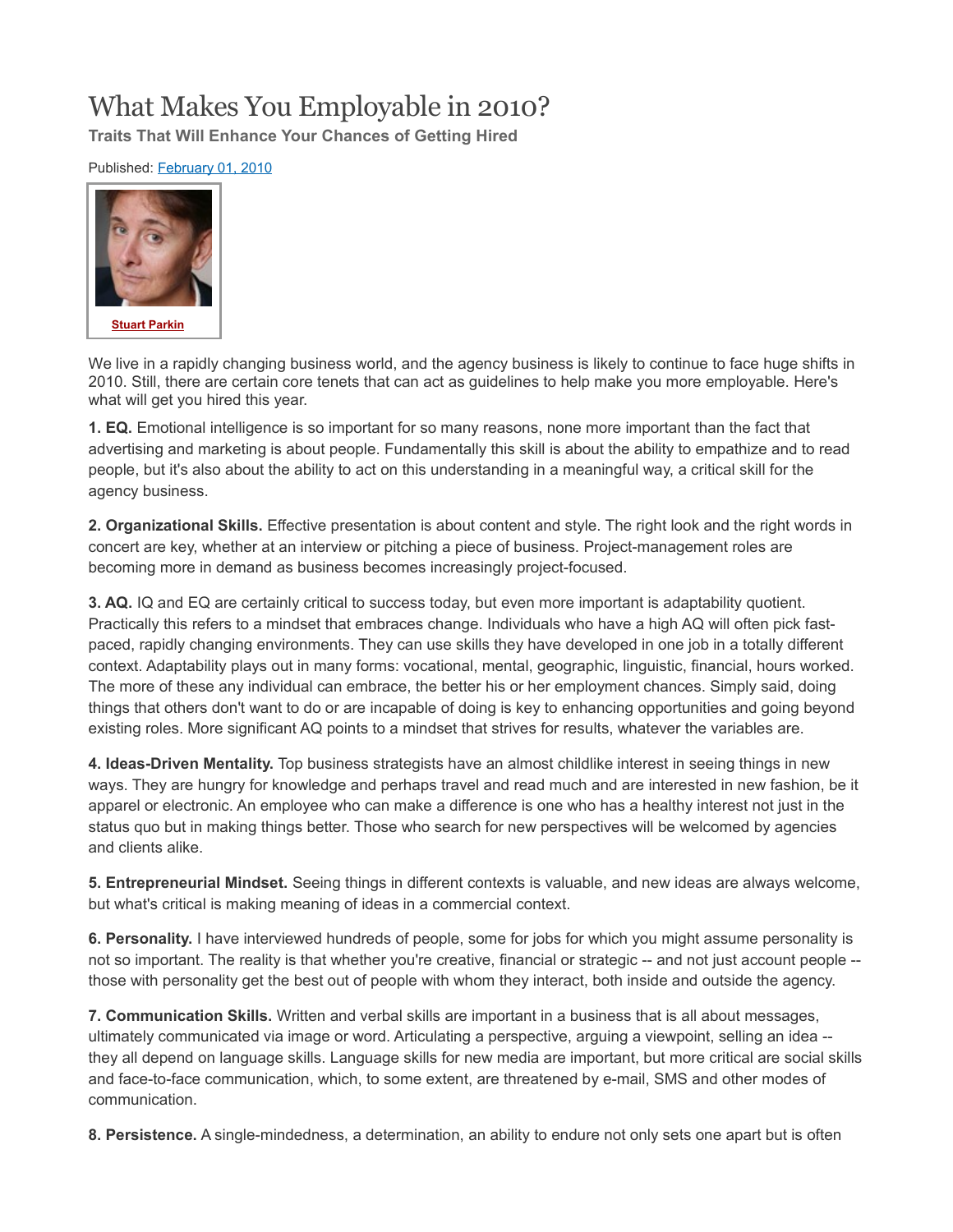the difference between those who succeed and those who don't. If for no other reason, persistence equals opportunity to be in the right place at the right time.

**9. A Sense of Mission.** A clear sense of mission and a stake in that mission binds individuals, teams and companies together. Even the least passionate person, a less-than-stellar communicator, a person who easily gives up, can become a passionate, communicating trooper if he has a sense of mission.

**10. Passion.** If you enjoy something enough, that passion touches other people. Enthusiasm can absolutely differentiate you from an equally qualified but slightly morose soul. If you enjoy something, you have a greater chance at excelling at it and therefore being in demand to do it, whatever it is.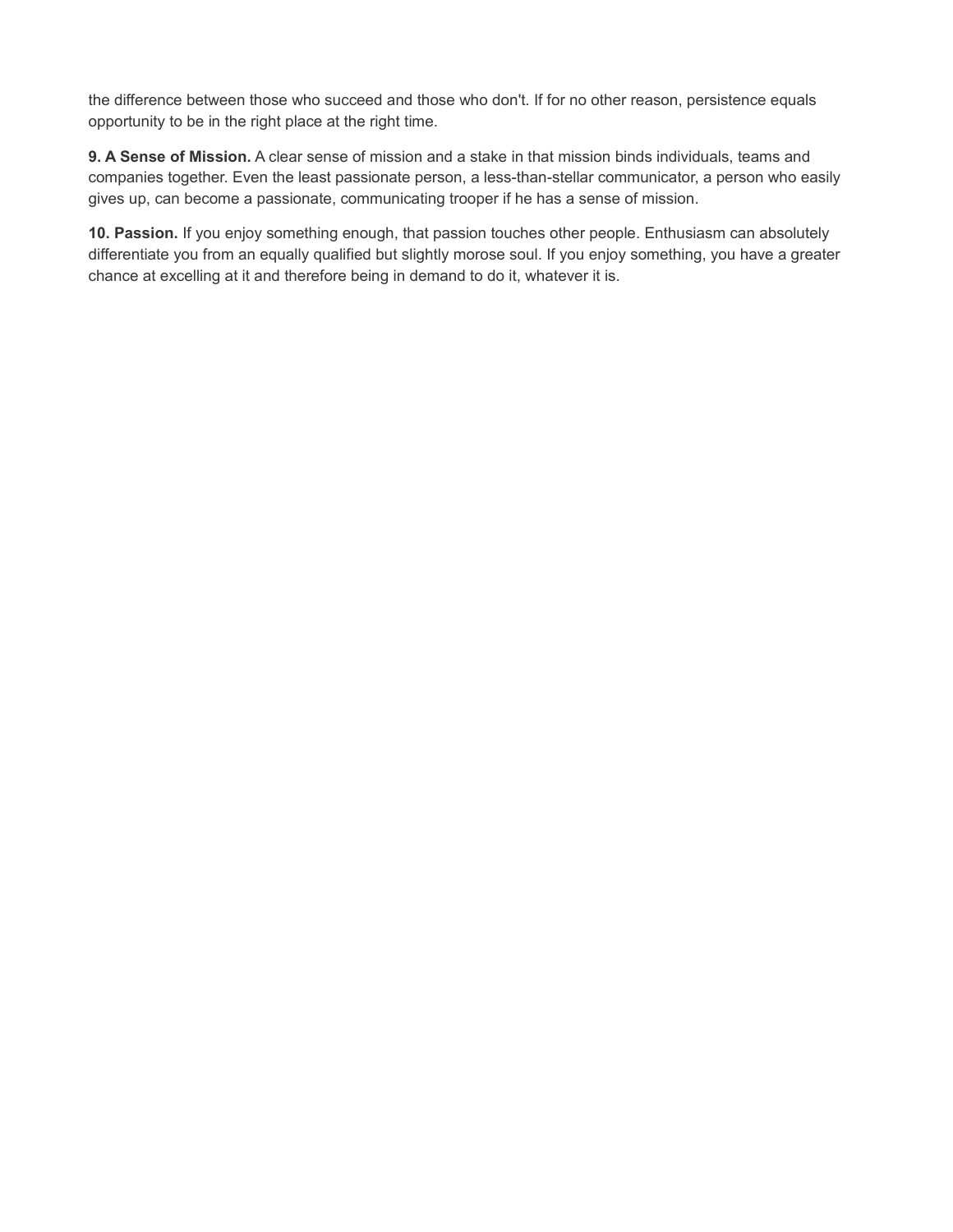### The 10 Ways Recruiters Can Make the Talent Search as Efficient as Possible

**Best Practices Can Save Time for Both Job Seekers and Hiring Organizations**

Published: [January 07, 2010](http://adage.com/results?endeca=1&return=endeca&search_offset=0&search_order_by=score&search_phrase=01/07/2010)



**[Stuart Parkin](http://adage.com/article/talentworks/agency-jobs-recruitment-s-practices/141344/)**

As agencies struggle to re-tool to provide clients with the expertise they need, the role of talent-spotting becomes more important than ever. There is much that agencies can do to create attractive work environments and attract uber talent.

From my experience as a candidate and as a headhunter, finding a great job isn't easy. Agencies, recruiters and candidates all have their parts to play. Well-articulated job specifications and expectations from both agencies and candidates are critical. The recruiter's job is to clarify both sides of the equation.

What, specifically, can and should recruiters, working for agencies, be doing to make this talent search as efficient as possible? Below are best practices that can save time for both job seekers and hiring organizations.

1. Understand the candidate. Know what the candidate's ideal role is. Make the engagement with the prospective candidate more consultative. Whether you are a coach or a recruiter, greater time-investment upfront will save time for everyone in the process.

2. Don't force-fit the candidate. The temptation is to "sell" a candidate a job that they either don't want or are ill equipped to do. Force-fit, and the risk is that you will waste time of all involved or worse, screw around with people's lives as the candidate ends up resigning or being fired after a short time.

3. Focus on transferable skills. Try to avoid focusing on titles and focus more on skills that will potentially broaden the base of candidates for any given job.

4. Know the client. As well as the specifics of the job, know the required skill sets, whether it is a new role, and the reporting structure and resources for the role. Also try to understand the organization's culture. Is the candidate a fit? The recruiter should brief the candidate as much as possible about the people and the workplace personality.

5. Properly prepare the candidate. As well as briefing the candidate with as much information as possible about the opportunity, remind him that he must accept ultimate responsibility for performing his own due diligence. He must clarify the reality of the job opportunity and cultural fit, the personalities, the expectations, the resources and overall his ability to succeed against given expectations.

6. Respect candidates' desires. Do not submit resumes unless permission to do so by candidates. And provide follow up as soon as possible after an interview so that the applicant can learn from the experience and prepare for the next stages. If this is a role a candidate truly wants, he is keen to hear news, even if it isn't positive.

7. Maintain contact. Not a requisite but a smart approach is to communicate with people when they don't have any immediate needs.

8. Keep candidate numbers low. The recruiter should adopt a policy of "less is more" and submit a finite number